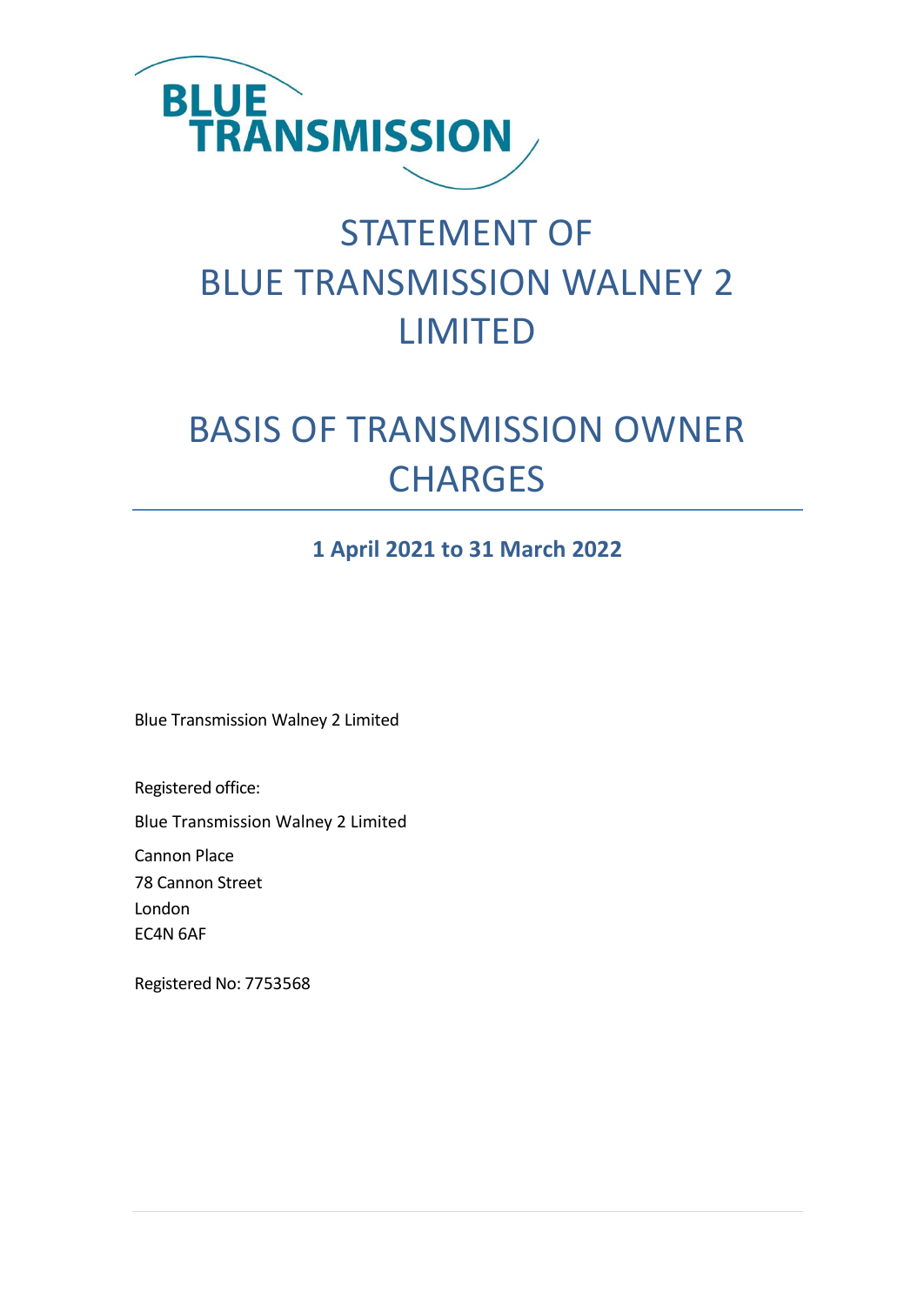## **Contents**

| <b>Introduction</b>                                                                                    | Page 4  |
|--------------------------------------------------------------------------------------------------------|---------|
| <b>Principles</b>                                                                                      | Page 6  |
| <b>Methodology for calculating:</b>                                                                    |         |
| <b>Transmission Owner Revenue Restriction (TO General</b><br>$\bullet$<br><b>System charges)</b>       |         |
| <b>Transmission Owner Revenue Restriction (TO Site-Specific</b><br>$\bullet$<br><b>System charges)</b> | Page 7  |
| <b>Offshore Transmission Owner of Last Resort Charges</b><br>$\bullet$                                 | Page 7  |
| <b>Other Charges - Excluded Services Charges</b><br>$\bullet$                                          | Page 8  |
| <b>Application fees</b><br>$\circ$                                                                     | Page 8  |
| <b>Feasibility study fees</b><br>$\circ$                                                               | Page 9  |
| <b>Abortive works charges</b><br>$\circ$                                                               | Page 9  |
| <b>De-energisation and disconnection charges</b><br>$\circ$                                            | Page 10 |
| <b>Charges for outage changes</b><br>$\circ$                                                           | Page 10 |
| <b>Miscellaneous</b><br>$\circ$                                                                        | Page 11 |
| <b>Glossary</b>                                                                                        | Page 12 |
| <b>Appendices</b>                                                                                      |         |

| <b>Values of charging parameters</b> | Page 13 |
|--------------------------------------|---------|
| <b>Application fees</b>              | Page 15 |
| <b>Market based charge-out rates</b> | Page 16 |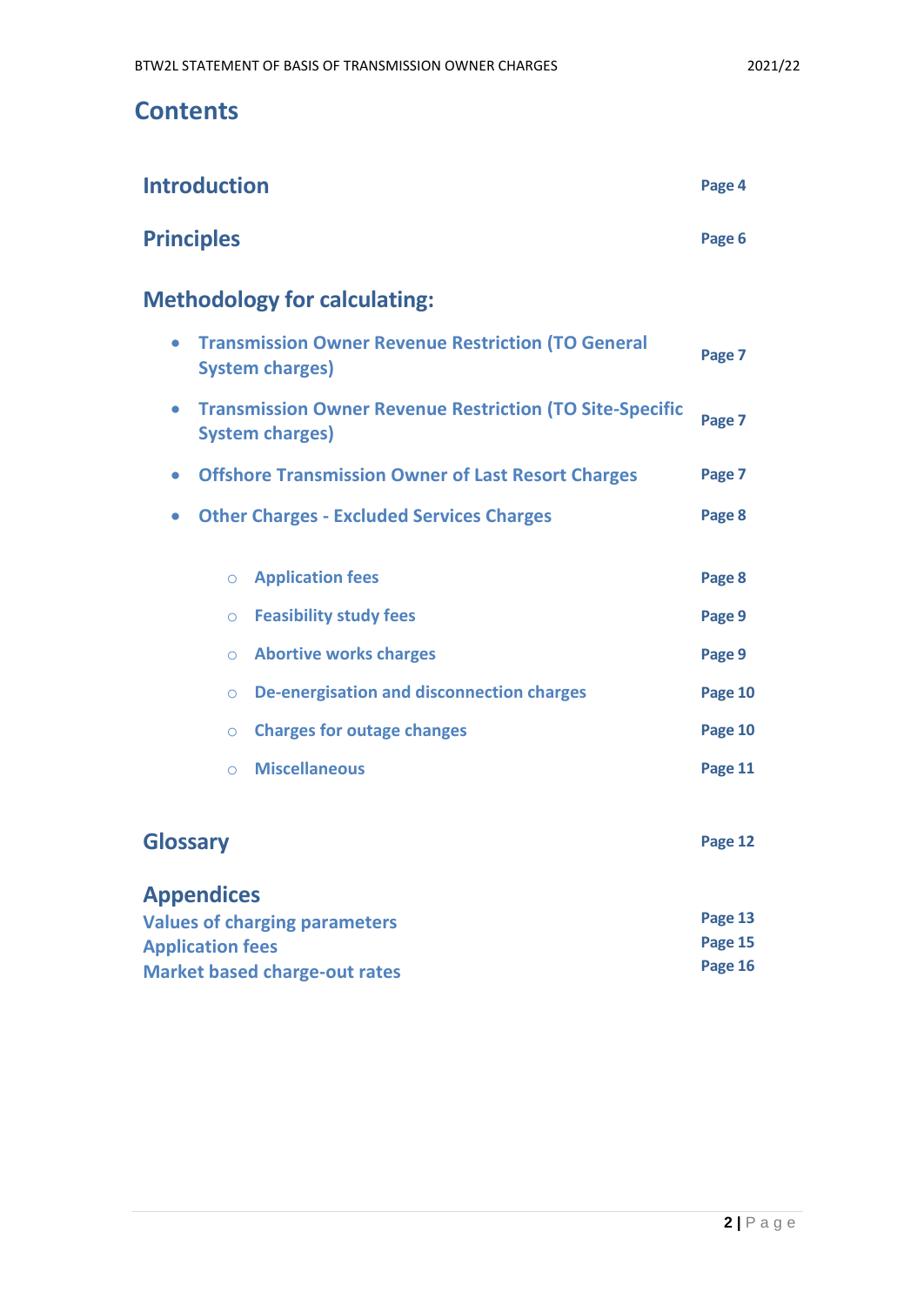### STATEMENT OF

### BLUE TRANSMISSION WALNEY 2 LIMITED

### BASIS OF TRANSMISSION OWNER CHARGES

This statement is produced by Blue Transmission Walney 2 Limited (BTW2L), the Offshore Transmission Owner (OFTO), which sets out the basis of charges for the provision by BTW2L to National Grid Electricity System Operator Limited (NGESO) (the GB System Operator, GBSO) of transmission services as specified in the Offshore Electricity Transmission Licence (Licence) and System Operator Transmission Owner Code (STC).

This Statement is effective from 1 April 2021.

The charges shall consist of TO General System Charges, TO Site-Specific Charges, Offshore Transmission Owner of Last Resort Charges and Other Charges as set out in this statement.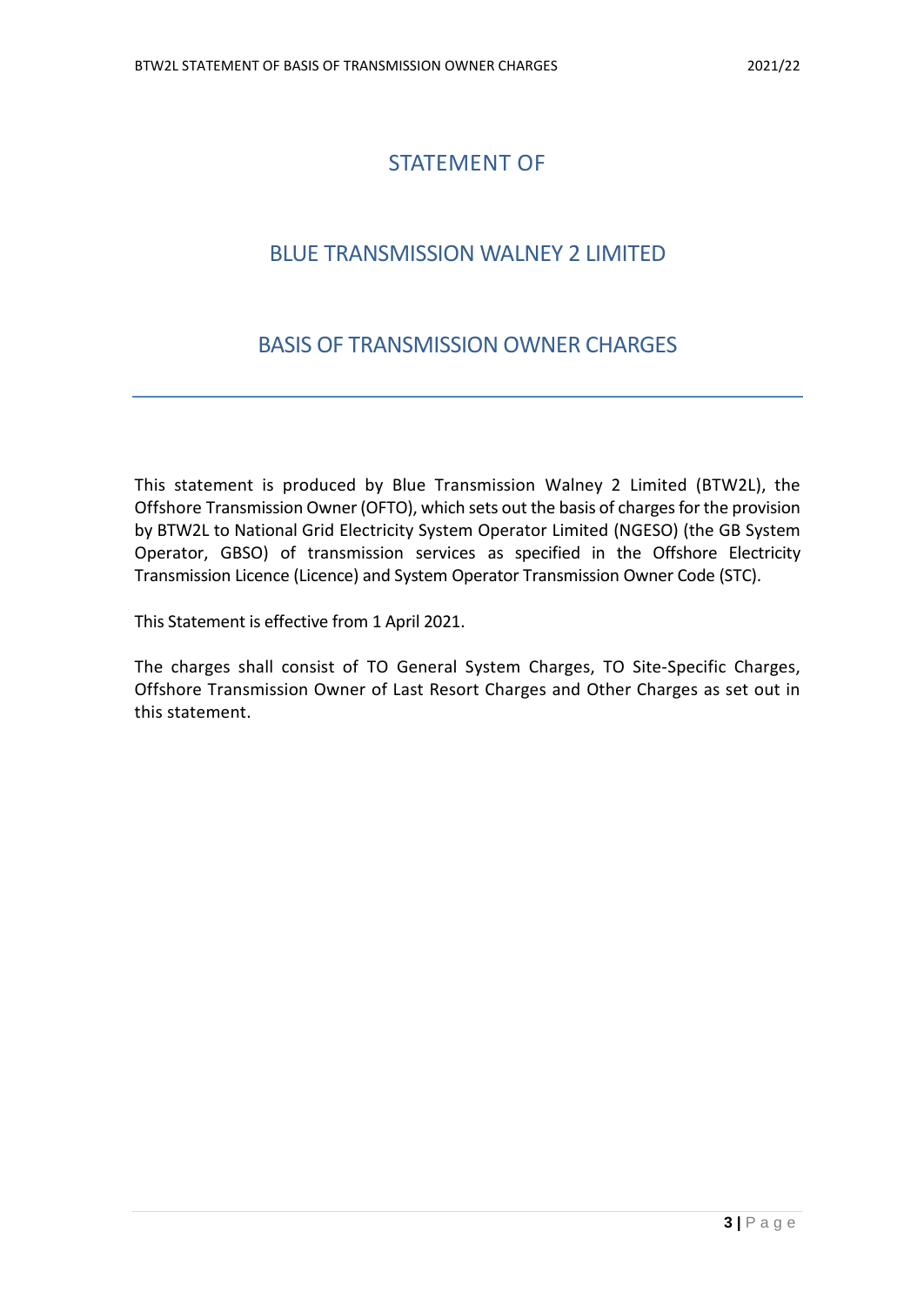### **Introduction**

BTW2L is obliged, under Amended Standard Condition E12 – J9 (Basis of Transmission Owner Charges) of its Licence, to prepare and submit to the Authority in a form approved by the Authority, a statement setting out the basis upon which charges will be made for:

- a) provision of transmission owner services;
- b) connection to BTW2L's transmission system in such form and detail as shall be necessary to enable NGESO to make a reasonable estimate of the charges to which it would become liable for the provision of BTW2L's services; and
- c) outage changes.

Amended Standard Condition E12 – J9 requires that the statement shall in respect of connection to the licensee's (BTW2L) transmission system include:

- *a) a schedule listing those items (including the carrying out of works and the provision and installation of electric lines or electrical plant or meters) of significant cost liable to be required for the purpose of connection (at entry or exit points) to the licensee's transmission system for which site specific charges may be made or levied and including (where practicable) indicative charges for each such item and (in other cases) an explanation of the methods by which and the principles on which such charges will be calculated*
- *b) the methods by which and the principles on which site specific charges will be made in circumstances where the electric lines or electrical plant to be installed are (at the licensee's discretion) of greater size or capacity than that required;*
- *c) the methods by which and the principles on which any charges (including any capitalised charge) will be made for maintenance, replacement and repair required of electric lines, electrical plant or meters provided and installed for making a connection to the licensee's transmission system;*
- *d) the methods by which and the principles on which any charges will be made for disconnection from the licensee's transmission system and the removal of electrical plant, electric lines and ancillary meters following disconnection; and*
- *e) such other matters as shall be specified in directions issued by the Authority from time to time for the purpose of this Amended Standard condition E12 – J9.*

Site specific charges for those items referred to above shall be set at a level which will enable the licensee to recover:

- *a) the appropriate proportion of the costs directly or indirectly incurred in carrying out any works, the extension or reinforcement of the licensee's transmission system or the provision and installation, maintenance, replacement and repair or (as the case may be) removal following disconnection of any electric lines, electrical plant, meters or other items; and*
- *b) a reasonable rate of return on the capital represented by such costs.*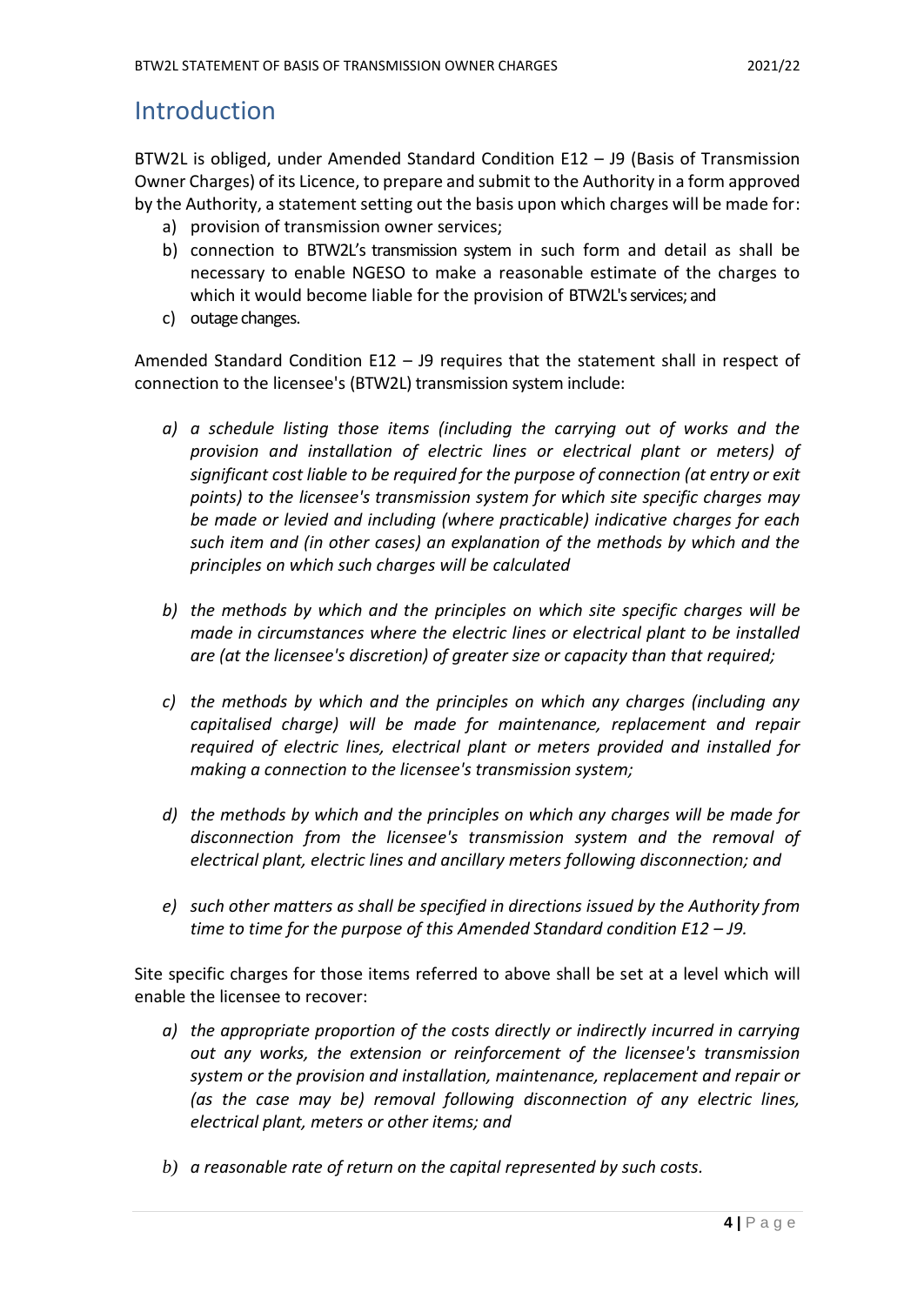Amended Standard Condition E12-J9 permits and, where appropriate, requires that BTW2L:

- a) may periodically revise this statement, and shall at least once in every year this Licence is in force make any necessary revisions to this statement in order that the information set out in the statement shall continue to be accurate in all material respects, as required by clause 7 of Amended Standard Condition E12- J9;
- b) is required to send a copy of this statement and each revision of this statement to the Authority and shall publish this statement on its website, as required by clause 8 of Amended Standard Condition E12-J9.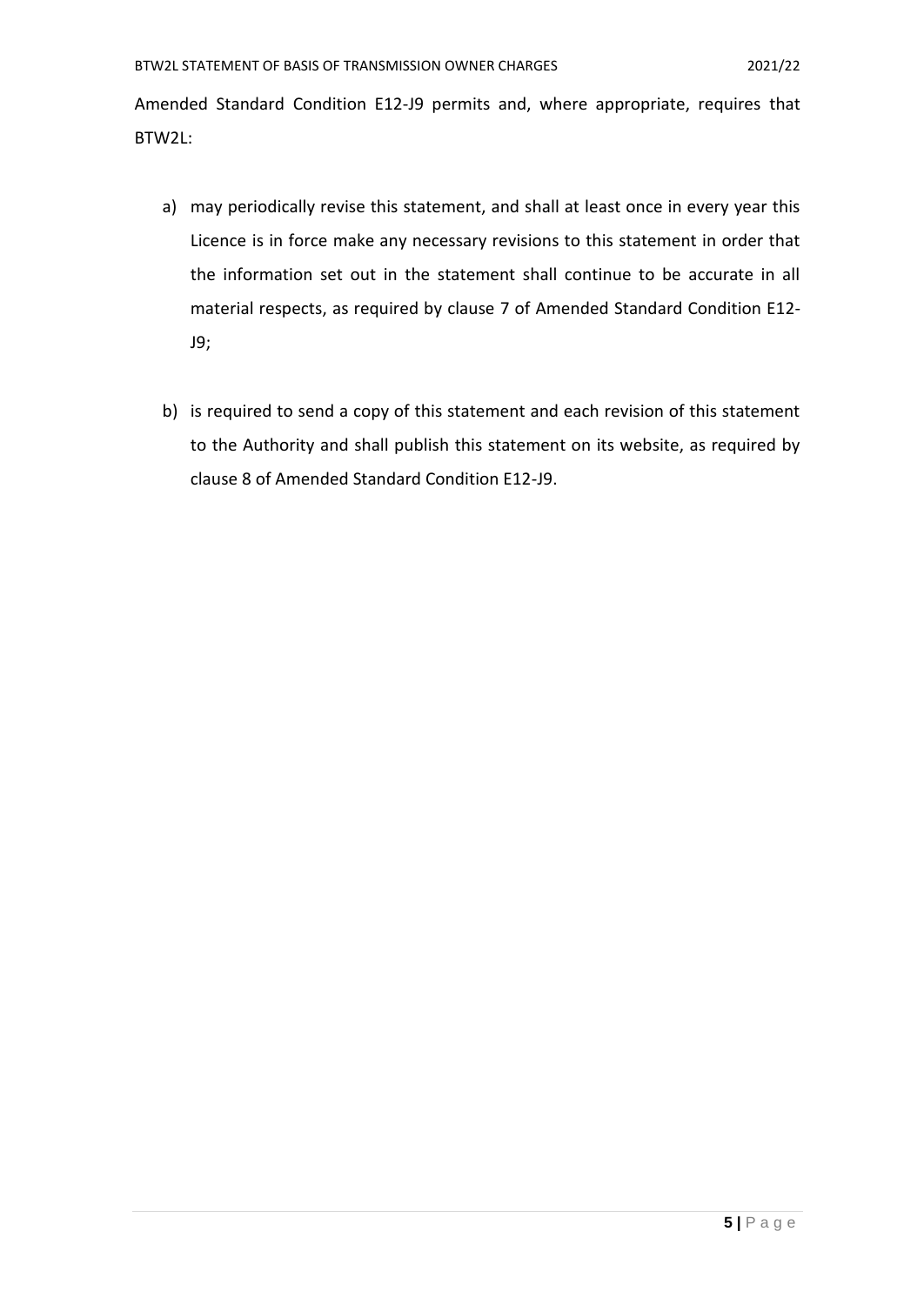## **Principles**

This statement sets out BTW2L's charges for the provision of transmission services to NGESO, in its capacity as National Electricity Transmission System Operator (NETSO).

The STC permits BTW2L to charge for its services under a number of headings: TO General System Charges; TO Site-Specific charges; Offshore Transmission Owner of Last Resort Charges and Other Charges.

BTW2L must identify and classify its assets into one of two charging categories – TO General System Charges and TO Site-Specific Charges. BTW2L has identified all of its assets as being attributable to the **TO General System Charges** category and therefore BTW2L does not have any **TO Site-Specific Charges**. The TO General System charges are designed to recover the cost of the OFTO assets acquired by BTW2L over the 20 year life of the revenue entitlement under the Offshore Electricity Transmission Licence.

If BTW2L is given a Direction under Standard Condition E21 (Offshore Transmission Owner of Last Resort) of the Licence, then it is eligible to charge for services rendered in accordance with these conditions. The principles for charging **Offshore Transmission Owner of Last Resort Charges** are set out later in this statement – see "Offshore Transmission Owner of Last Resort Charges" later in this statement.

BTW2L may at the request of NGESO carry out other work, which is not covered by the TO General System Charges or Offshore Transmission Owner of Last Resort Charges, including, for example, outage rescheduling. The principles for calculating such **Other Charges** are also set out in this statement – see "Other Charges – Excluded Services Charges" later in this statement.

The **TO General System Charges** are charges that relate to the recovery of costs incurred in respect of BTW2L's entire transmission infrastructure from the 33kV terminations on the main transformerslocated on the offshore platform through to the connection within the embedded Transmission Interface Site operated by Electricity North West Limited. The principles adopted in determining the TO General System Charges are explained in the section "Transmission Owner Revenue Restriction" outlined later in this statement.

The methodology for calculating the TO General System Charges, TO Site-Specific Charges, the Offshore Transmission Owner of Last Resort Charges and Other Charges is set out on the following pages.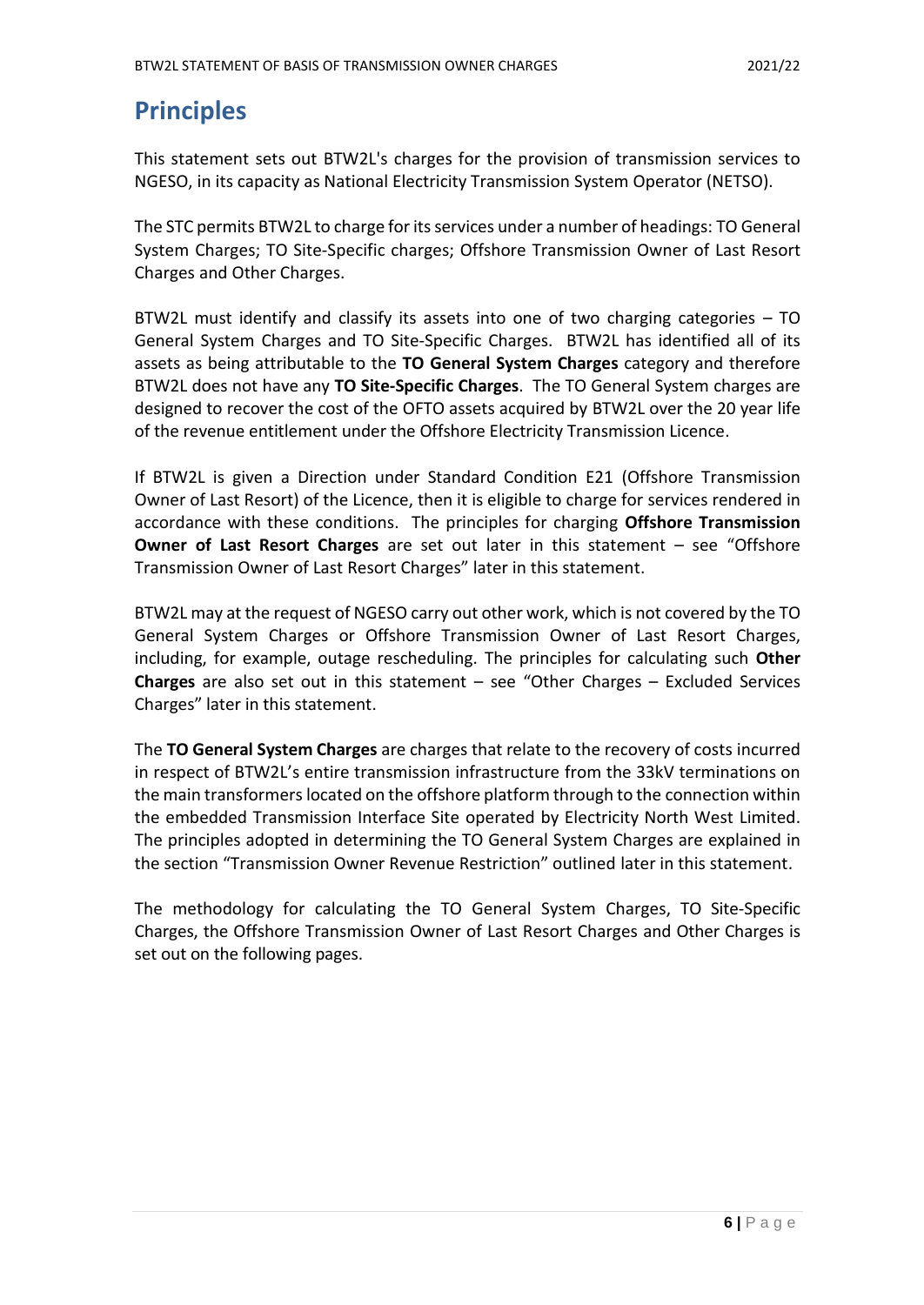#### **Transmission Owner Revenue Restriction (TO General System Charges)**

The Licence sets a restriction on BTW2L's **TO General System Charges**, as described below.

Amended Standard Condition E12 – J2 (Restriction of Transmission Revenue: Revenue from Transmission Owner Services) of BTW2L's Licence establishes the charge restriction that determines the allowed transmission owner revenue (OFTO<sub>t</sub>) that BTW2L may earn from its transmission owner services.

The formulae for the calculation of  $OFTO<sub>t</sub>$  are set out in BTW2L's Licence. Values for certain parameters required to calculate charges for the 2021/2022 financial year (year t=10) are as specified in Appendix 1.

In the event of additional capacity being required from BTW2L the value of OFTO $<sub>t</sub>$  will be</sub> adjusted in accordance with the formulae set out in the Licence (Amended Standard Condition E12 - J4 (Restriction of Transmission Revenue: Annual Revenue Adjustments) and Standard Condition E17 (Obligations in relation to offers for connection etc.)).

#### **Transmission Owner Revenue Restriction (TO Site-Specific Charges)**

BTW2L does not expect to have any TO Site-Specific Charges.

TO Site-Specific Charges relate to costs associated with connections that are not recovered through TO General System Charges or Other Charges. BTW2L expects that the majority of the costs incurred in relation to connections would be recovered through TO General System Charges, with some related charges recovered as Other Charges. As a consequence, BTW2L is unlikely to invoice NGESO for any TO Site-Specific Charges.

#### **Offshore Transmission Owner of Last Resort Charges**

In the event that BTW2L is given a notice by the Authority under Standard Condition E21 (Offshore Transmission Owner of Last Resort), then BTW2L would be permitted to charge Offshore Transmission Owner of Last Resort Charges for transmission services provided in accordance with the direction of the Authority. These charges would be as set out and specified in a direction issued by the Authority to the OFTO in accordance with Standard Condition E21.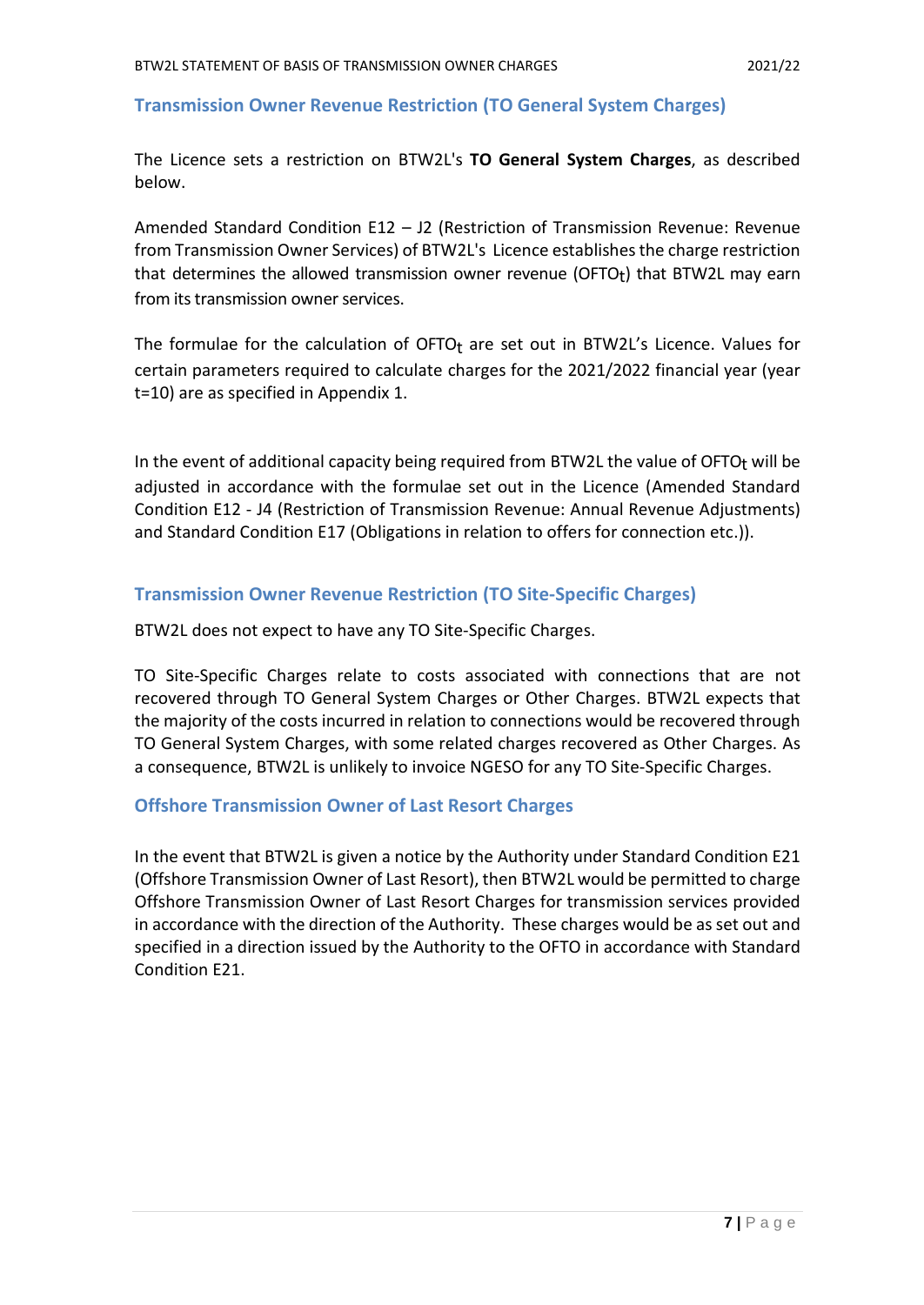#### **Other Charges – Excluded Services Charges**

Amended Standard Condition E12 –J10 (Excluded Services) permits BTW2L to charge NGESO for other services provided in addition to those services provided in BTW2L's capacity as Offshore Transmission Owner. No charges can be made to NGESO for any services in so far as they relate to the provision of services remunerated under charges for offshore transmission owner services in accordance with Amended Standard Condition E12 - J9 (Basis of Transmission Owner Charges). The basis for determining transmission owner charges is described above under the section "Transmission Owner Revenue Restriction".

Other charges - excluded services charges are permitted to be made in respect of:

- 1) The net costs reasonably incurred by BTW2L arising from any outage change at NGESO's request;
- 2) Costs arising from the processing of connection applications that might result in BTW2L's providing additional transmission system capability together with any feasibility studies as requested by NGESO; and
- 3) Costs of relocating electrical plant, wires and cables and associated works arising from a statutory obligation (other than under section 9 (2) of the Electricity Act 1989 imposed on the licensee).

The Other Charges relating to transmission services that can be levied on NGESO by BTW2L in any year are equal to the sum of the charges listed below net of any Interruption Charges (as defined in the STC) charged by NGESO to BTW2L.

#### **a) Application fees**

BTW2L will charge NGESO an application fee as set out in Appendix 2 at the time of each application for a new or modified connection to BTW2L's transmission system. The application fee is intended to cover the actual engineering costs and other expenses incurred by BTW2L in preparing an offer of terms, and are dependent upon the size, type and location of the proposed new or modified connection.

BTW2L will monitor and record the actual costs incurred in preparing an offer of terms and when the work has been completed, BTW2L will compare the actual costs incurred to the application fees charged to NGESO. In the event that there is a difference between the application fee and costs incurred this amount will be charged or refunded to NGESO as appropriate.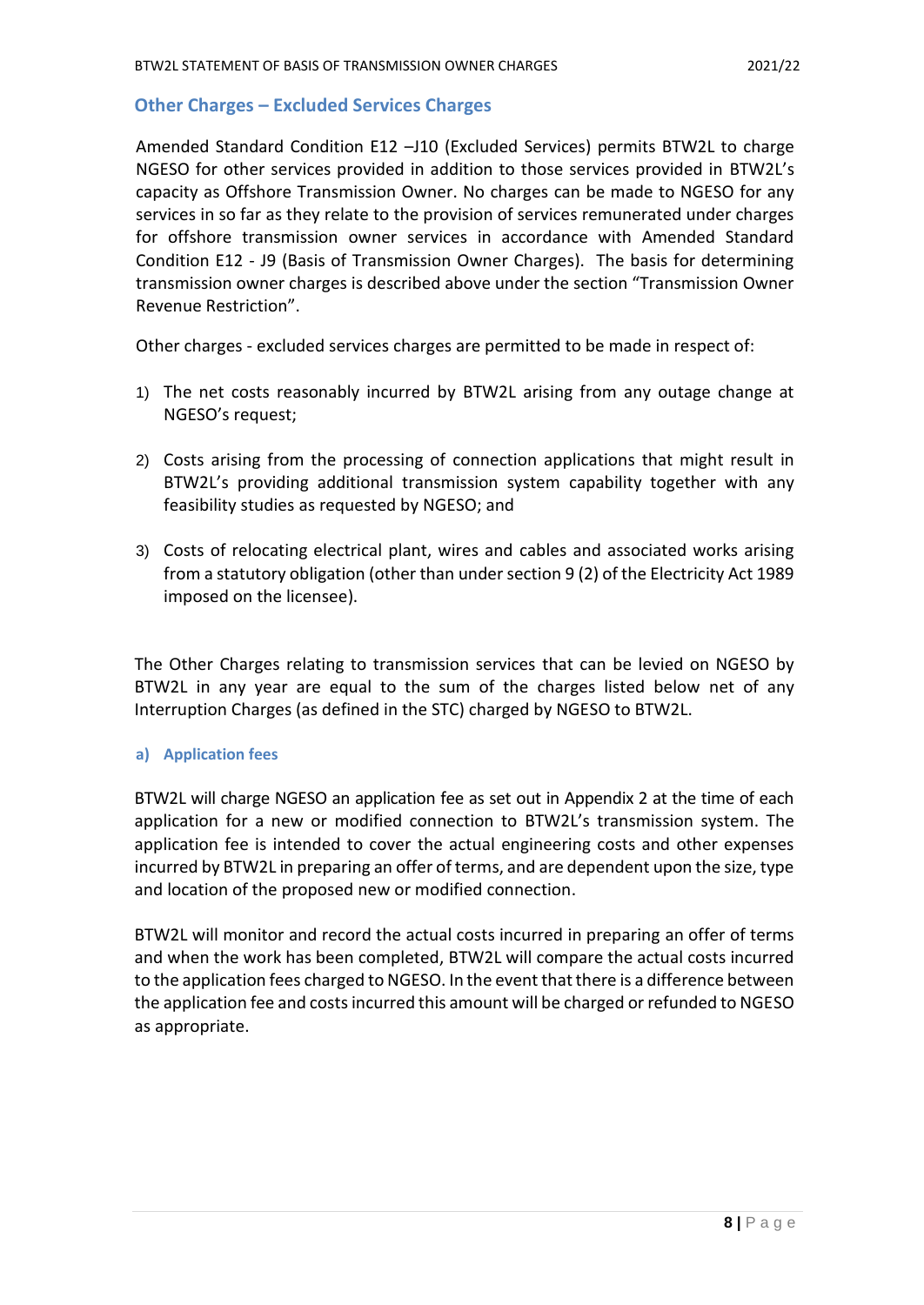#### **a) Application fees (continued)**

NGESO will be charged for the actual costs incurred by BTW2L in carrying out this work, based on BTW2L's market based charge-out rates as detailed in Appendix 3 to this statement.

Should NGESO notify BTW2L of changes in the planning assumptions after receipt of an application fee, BTW2L may levy an additional charge. In any event, whether an additional charge is levied or not, the actual costs incurred in preparing a revised connection will be charged to NGESO through the mechanism described above when the offer is completed.

In exceptional circumstances, NGESO may make an application which involves significant costs over and above those that would be normally expected (e.g. substantial system studies, specialist surveys, investigations) to process an offer of terms then BTW2L reserves the right to vary the applicable fee.

If, following completion of the works to which the application related, the incremental capacity incentive adjustment term (ICA<sub>t</sub>) in Amended Standard Condition E12 - J4 (Restriction of Transmission Revenue: Annual Revenue Adjustments) ("incremental capacity incentive") is adjusted so that the cost of the application is recovered through the TO General System Charges, then the application fee will be refunded to NGESO.

#### **b) Feasibility study fees**

If NGESO requests a feasibility study associated with alterations to or extension of BTW2L's network, a fee (the "advance fee") will become payable in advance of any engineering and out of pocket expensesincurred by BTW2L. The advance fee payable by NGESO will vary according to the size of the study and the amount of work expected and will be charged on the basis of the expected cost of completing the feasibility study.

Actual costs incurred will be based on the BTW2L's market based charge-out rates as shown in Appendix 3 and any other external costs incurred by BTW2L (e.g. travel & subsistence costs, specialist surveys, external consultants etc.) in completing the study. Where the actual engineering and out of pocket expenses incurred by BTW2L exceed the advance fee, BTW2L will issue an invoice for the excess. Conversely, where BTW2L does not use the whole of the advance, the balance will be refunded.

#### **c) Abortive works charges**

If as a result of a modification application, received after commencement of works, BTW2L is required to make amendment to the transmission construction works and BTW2L has previously carried out some or all of the works that are no longer required, then these works are defined as "abortive works". In such circumstances, NGESO shall be required to make a payment to BTW2L in respect of all fees, expenses and costs of whatever nature reasonably and properly incurred by BTW2L in respect of these abortive works for which BTW2L is responsible or may otherwise become liable in respect of the abortive works.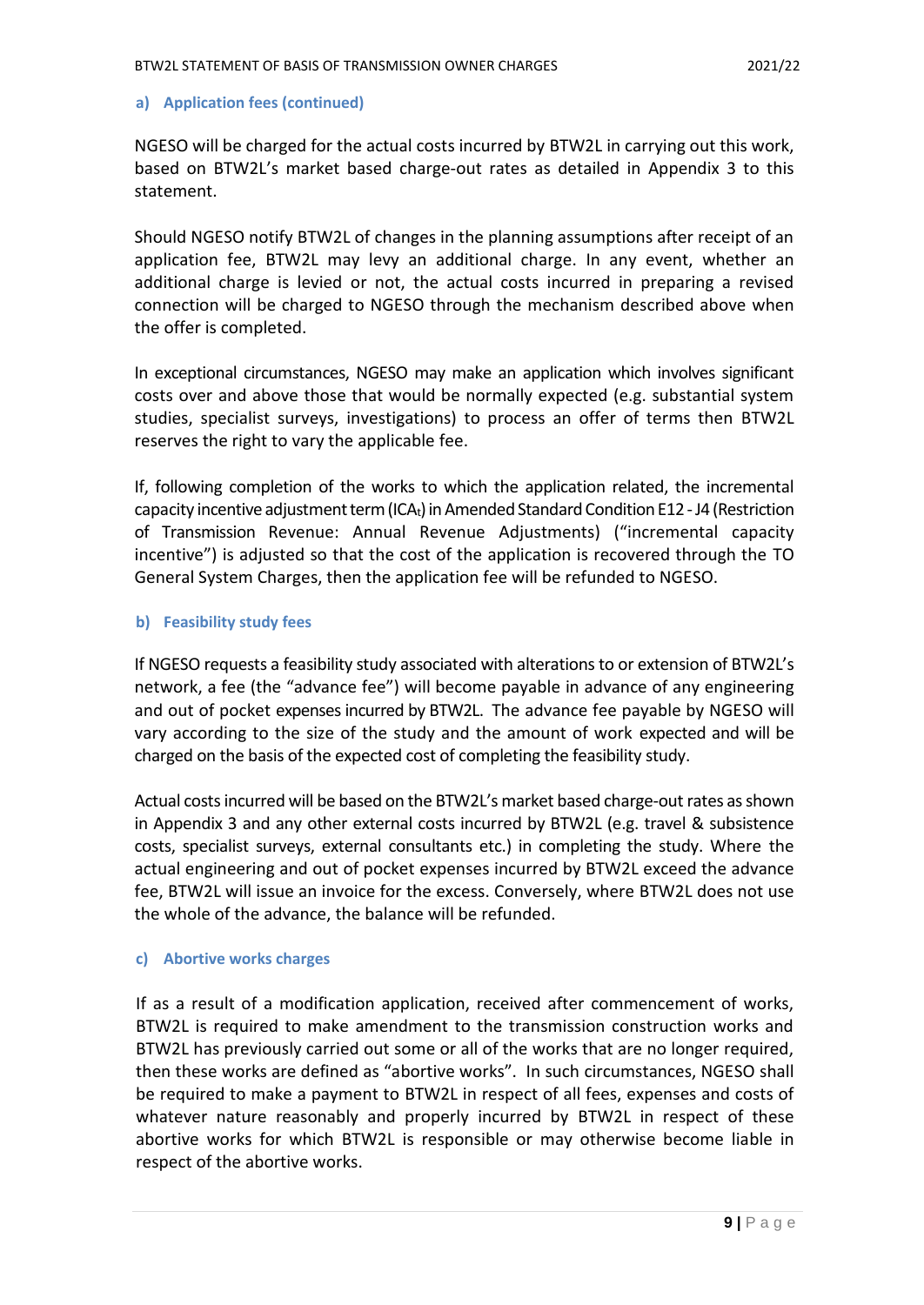#### **c) Abortive works charges (continued)**

Invoices will be raised on NGESO in respect of all reasonably incurred costs attributable to the abortive works.

If the abortive works result in an adjustment to the incremental capacity so that the cost, or part thereof, of the abortive works is recovered through the TO General System Charges, then the cost, or part thereof, previously charged to NGESO in respect of the abortive works will be refunded.

#### **d) De-energisation and disconnection charges**

Where NGESO wishes a supply to be permanently de-energised, a minimum of two business days' notice (or such other period as may be specified in the TO Construction Agreement and/or STC) to that effect should be given to BTW2L. BTW2L will then arrange to de-energise the supply. An additional charge will be made for this service if undertaken outside normal working hours in order to recover any additional costs for call-out or out-of-hours working.

Temporary de-energisation (and subsequent re-energisation) resulting from the failure by NGESO to comply with the terms of their relevant agreement, or carried out at the request of NGESO, will be charged for by BTW2L to NGESO based on the costs incurred by BTW2L.

If NGESO requests disconnection, this request must be made in writing.

#### **e) Charges for outage changes**

Where prearranged outages are rearranged at NGESO's request or where NGESO require additional services for planned or unplanned outages and these services are over and above the normal service provided under BTW2L's Operation and Maintenance Service Agreement (relevant details of which will be disclosed to NGESO on request), then additional charges will be made in respect of these additional services.

The additional charges levied on NGESO will reflect the reasonably incurred net costs incurred by BTW2L in accommodating NGESO's request and will be determined in accordance with STCP 11-3 "TO Outage Change Costing". BTW2L's charges to NGESO in respect of rearranged outages and/or additional services will include all net costs incurred by BTW2L and will relate directly to the activities required by NGESO. Where appropriate these costs will be based on the market based charge-out rates as shown in Appendix 3 to this statement.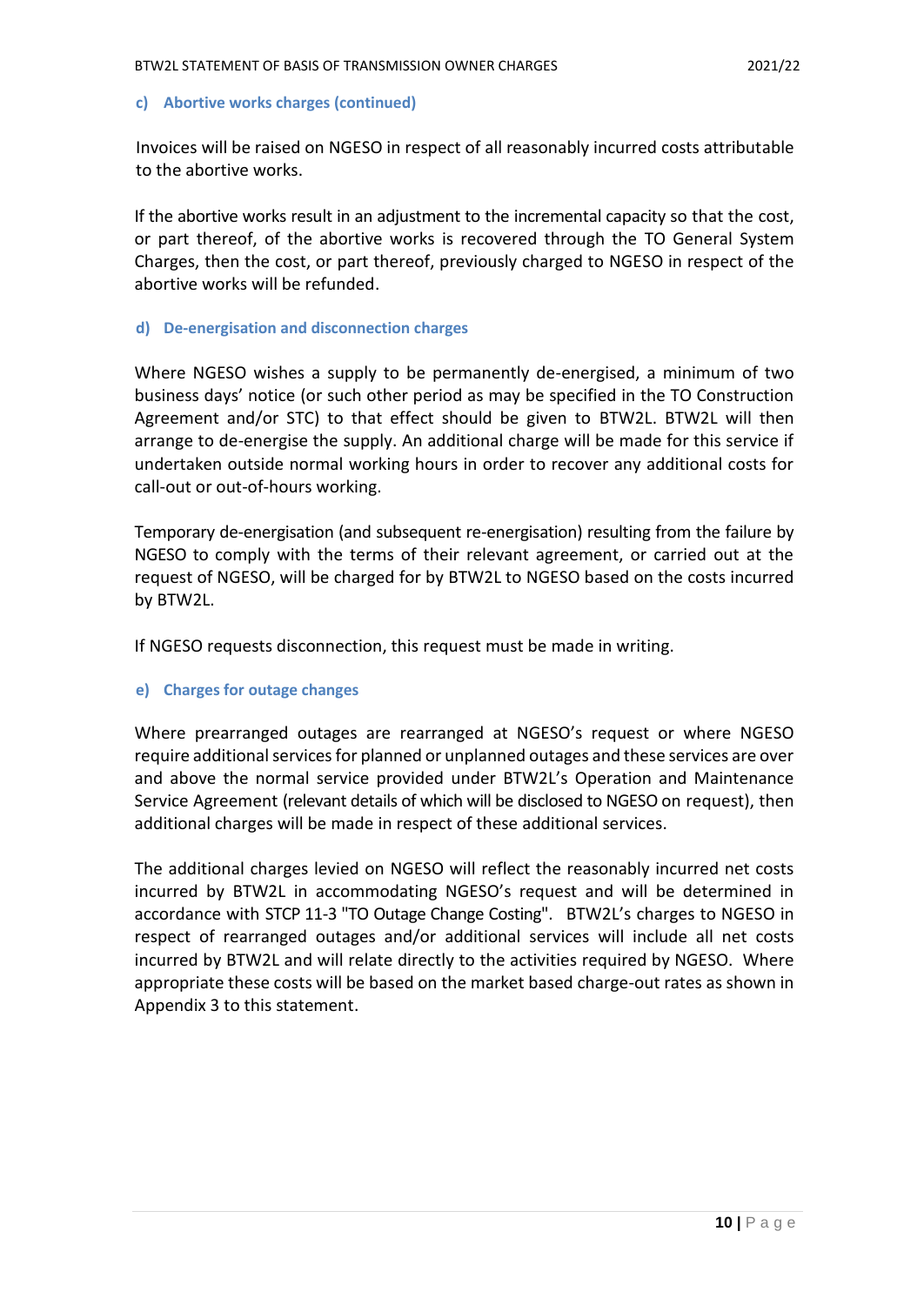**e) Charges for outage changes (continued)**

These costs include, but are not limited to:

- Demobilisation and remobilisation costs;
- Costs (including where appropriate, liquidated damages) of standing down or mobilising contractors until the rescheduled outage starts. Costs will be derived from contractors' invoices and, in the case of liquidated damages, from the relevant agreement(s);
- Costs of overtime working to reduce outage time so as to reduce NGESO's net costs in maintaining system security. Cost will be based on overtime hours worked on the particular outage;
- Additional waiting on weather costs for carrying out work at different times of year;
- Costs of installing additional equipment, as required, such as bypass arrangements;
- Revenue deductions (or increases) through the incentive mechanism that the OFTO may be subject to as a result of the outage changes.

Where an outage is rearranged at NGESO's request, BTW2L will use all reasonable endeavours to minimise the charge to NGESO by redeploying staff and/or contractors onto other work where this is reasonably practicable.

#### **f) Miscellaneous**

If NGESO should request BTW2L to carry out any other activity which is not covered by the TO General System Charges, TO Site-Specific Charges, Offshore Transmission Owner of Last Resort Charges, Interruption Charges, or the Other Charges specified above, BTW2L will provide terms for the requested work.

Any other service of a type not already referred to within this section where such a service is not part of the normal part of the offshore transmission business will be charged for based on BTW2L's market based charge-out rates shown in Appendix 3 together with any other external costs incurred.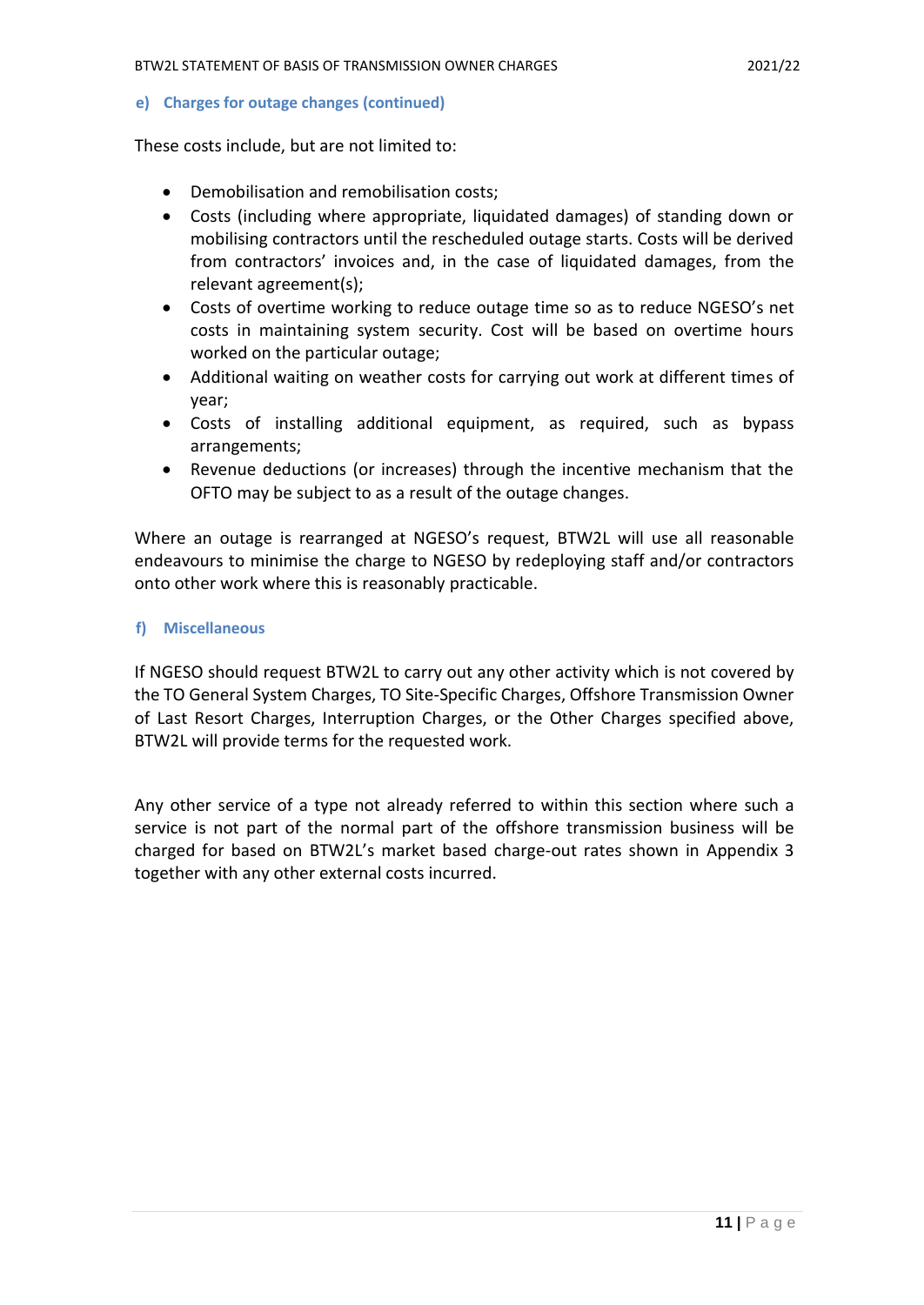### **GLOSSARY**

| Allowed transmission<br>owner revenue (OFTOt)              | The maximum revenue that BTW2L is permitted to earn from the<br>provision of transmission owner services, as determined by BTW2L's<br><b>Offshore Electricity Transmission Licence</b>                                                                                                     |
|------------------------------------------------------------|--------------------------------------------------------------------------------------------------------------------------------------------------------------------------------------------------------------------------------------------------------------------------------------------|
| Authority                                                  | The Gas and Electricity Markets Authority (Ofgem)                                                                                                                                                                                                                                          |
| BTW2L                                                      | Blue Transmission Walney 2 Limited, the owner of the Walney 2 offshore<br>transmission system                                                                                                                                                                                              |
| kV                                                         | A unit equal to one thousand volts                                                                                                                                                                                                                                                         |
| <b>NGESO</b>                                               | National Grid Electricity System Operator Limited, the GB system<br>operator                                                                                                                                                                                                               |
| <b>NGET</b>                                                | National Grid Electricity Transmission plc, the owner of the onshore<br>electricity transmission system in England and Wales.                                                                                                                                                              |
| Retail Price Index                                         | Means the general index of retail prices published by the Office for<br>National Statistics each month in respect of all items                                                                                                                                                             |
| <b>Offshore Electricity</b><br><b>Transmission Licence</b> | A licence issued by the Authority which permits an OFTO to participate in<br>the transmission of electricity.                                                                                                                                                                              |
| <b>STC</b>                                                 | System Operator Transmission Owner Code, which defines the high-level<br>relationship between the National Electricity Transmission System<br><b>Operator (NGESO) and Transmission Owners</b>                                                                                              |
| <b>STCP</b>                                                | System Operator Transmission Owner Code procedures                                                                                                                                                                                                                                         |
| <b>TO Construction</b><br>Agreement                        | An agreement between NGET and BTW2L pursuant to the STC                                                                                                                                                                                                                                    |
| Transmission owner or<br>TO                                | BTW2L is the transmission owner of the Walney 2 offshore transmission<br>system and is responsible for delivering transmission owner services in<br>accordance with the requirements of its Offshore Electricity Transmission<br>Licence and System Operator Transmission Code             |
| Transmission system                                        | Those assets that comprises all of BTW2L's transmission infrastructure<br>from the 33kV terminations on the main transformers located on the<br>offshore platform through to the connection within the embedded<br>Transmission Interface Site operated by Electricity North West Limited. |
| <b>OFTO</b>                                                | <b>Offshore Transmission Owner</b>                                                                                                                                                                                                                                                         |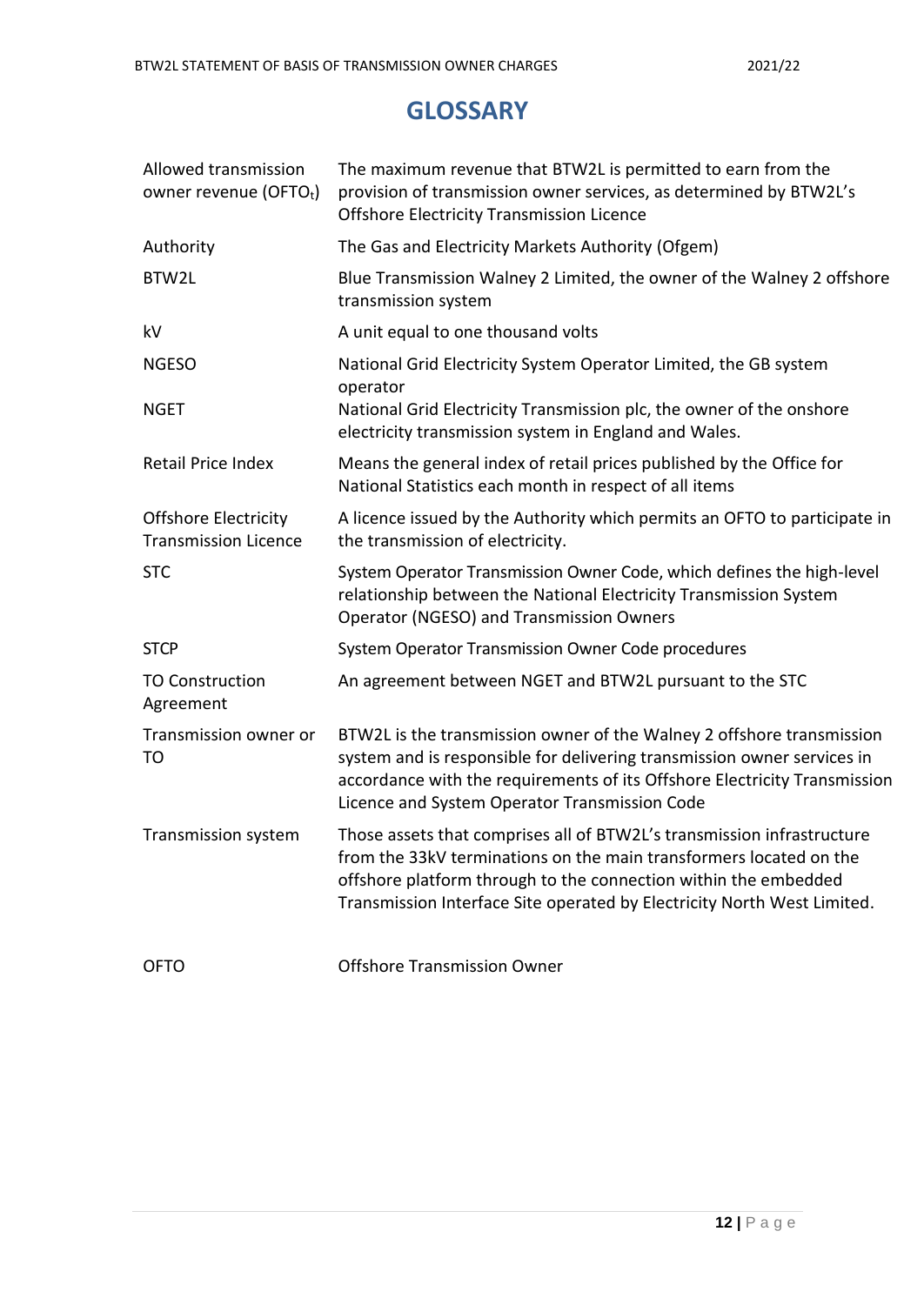### **APPENDIX 1**

## **Charging parameters for 2021/2022**

The parameters outlined in the table below are set out in the Amended Standard Conditions of the Licence, specifically in:

E12 - J1 (Restriction of Transmission Revenue: Definitions)

E12 - J2 (Restriction of Transmission Revenue: Revenue from Transmission Owner Services)

E12 - J3 (Restriction of Transmission Revenue: Allowed Pass-through Items); and

E12 - J4 (Restriction of Transmission Revenue: Annual Revenue Adjustments).

| Parameter                                         | Value                                                                                                                                                                                                                                                                                                                                       |
|---------------------------------------------------|---------------------------------------------------------------------------------------------------------------------------------------------------------------------------------------------------------------------------------------------------------------------------------------------------------------------------------------------|
| <b>Tender Relevant Year</b>                       | Financial year ended 31 March 2013 (this is $t=1$ )                                                                                                                                                                                                                                                                                         |
| Relevant Year                                     | Financial year ending 31 March 2022 (this is<br>$t = 10$                                                                                                                                                                                                                                                                                    |
| BRT <sub>10</sub> (base transmission revenue)     | £14,726,689 (Reflects MRA in accordance with<br>Amended Standard Condition E12-A2)                                                                                                                                                                                                                                                          |
| PR <sub>10</sub> (proportion of revenue term)     | $PR_{10} = 1$                                                                                                                                                                                                                                                                                                                               |
| RIT <sub>10</sub> (revenue indexation adjustment) | $RIT_{10} = 1.24643894833817$                                                                                                                                                                                                                                                                                                               |
|                                                   | $RIT_{10} = (1+RPI_{10})*RIT_{9}$                                                                                                                                                                                                                                                                                                           |
|                                                   | Where:                                                                                                                                                                                                                                                                                                                                      |
|                                                   | $RIT9 = 1.22797817305648$ ; and                                                                                                                                                                                                                                                                                                             |
|                                                   | RPI10 = 0.0150334718374886                                                                                                                                                                                                                                                                                                                  |
|                                                   | $RPI_{10}$ is the percentage change, expressed as a<br>decimal number, between:<br>1. The average value of the retail price index<br>from January 2019 to December 2019<br>inclusive ("relevant year t-2"), and<br>2. The average value of the retail price index<br>from January 2020 to December 2020<br>inclusive ("relevant year t-1"). |
|                                                   | For the avoidance of doubt:<br>$RIT_{10}$ applies to charges in the year from 1 April<br>2021 to 31 March 2022; and<br>RIT <sub>9</sub> applies to charges in the year from 1 April 2020<br>to 31 March 2021.                                                                                                                               |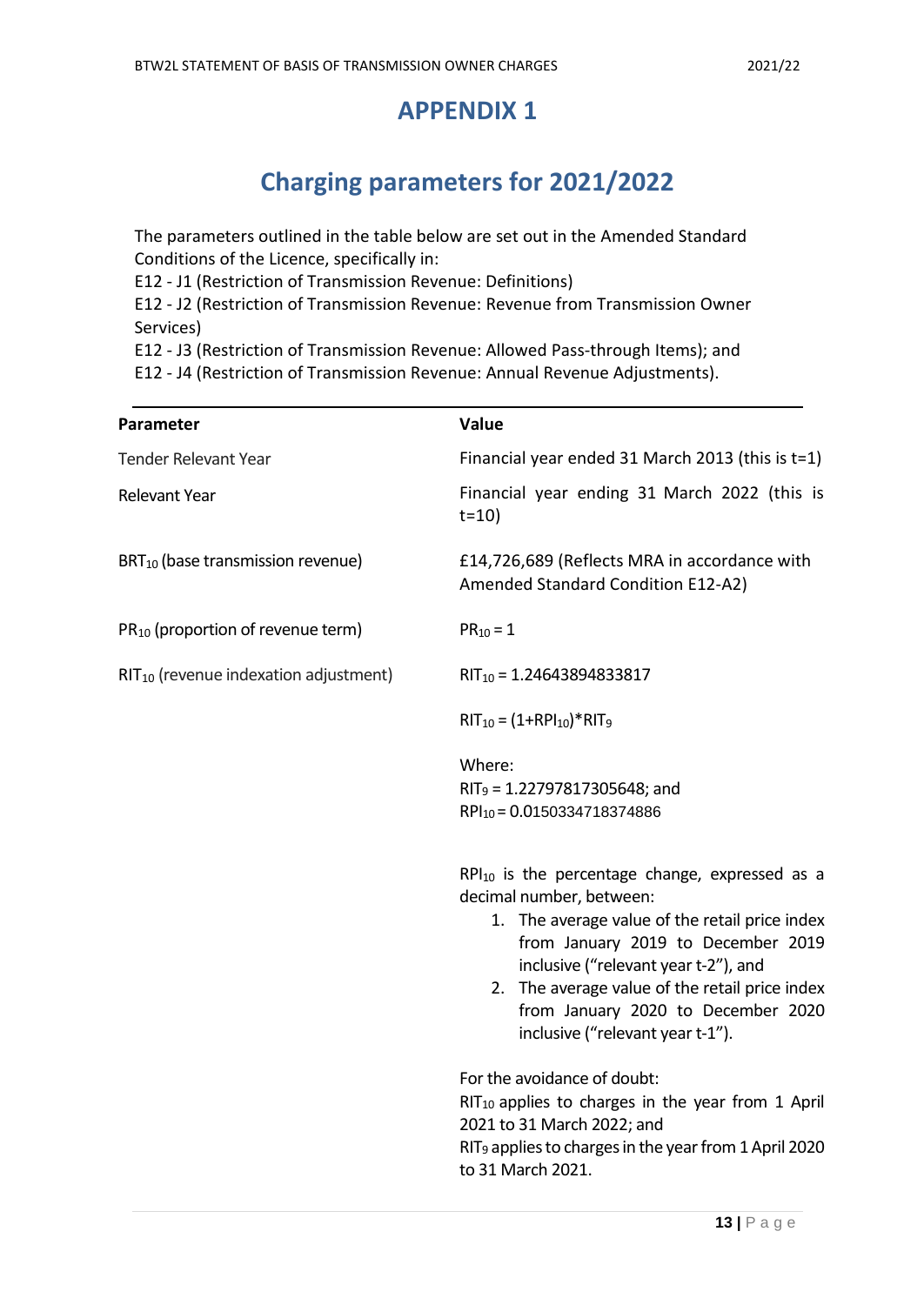| Parameter                                                                              | Value                                                                                                                                                                                                                               |
|----------------------------------------------------------------------------------------|-------------------------------------------------------------------------------------------------------------------------------------------------------------------------------------------------------------------------------------|
| (performance<br>availability<br>$PA_{10}$<br>revenue<br>adjustment)                    | $PA_{10} = £0$ (being the annual revenue adjustment<br>derived in accordance with Amended Standard<br>Condition $E12 - J4$ )                                                                                                        |
| $LF_{10}$ (licence fee cost adjustment)                                                | $LF_{10} = £0$                                                                                                                                                                                                                      |
|                                                                                        | (Zero licence fees to Transmission Owners in most<br>circumstances; see clause 3.4 of Ofgem document<br>"Offshore Transmission Tender Guidance Note:<br>Generic Offshore Transmission Owner (OFTO)<br>Licence (3 September 2010)"). |
| $RB_{10}$ (network rates)                                                              | $RB_{10} = \text{\pounds}409,600$ being the network rates based<br>on a rateable value of £800,000 as provided by<br>the valuation office and applying the non-<br>domestic rate multiplier of 51.2p in the £.                      |
| CEL <sub>10</sub> (Crown Estate lease cost adjustment)                                 | $CEL_{10} = £1$ (if demanded)                                                                                                                                                                                                       |
| DC <sub>10</sub> (decommissioning cost adjustment)                                     | $DC_{10} = £0$                                                                                                                                                                                                                      |
| $IAT_{10}$ (income<br>adjusting event revenue<br>adjustment)                           | $IAT_{10} = £0$                                                                                                                                                                                                                     |
| TPD <sub>10</sub> (temporary physical disconnection TPD <sub>10</sub> = £0<br>payment) |                                                                                                                                                                                                                                     |
| TCA <sub>10</sub> (tender fee cost adjustment)                                         | $TCA_{10} = £0$                                                                                                                                                                                                                     |
| MCA <sub>10</sub> (Marine and Coastal Act 2009 cost<br>adjustment)                     | $MCA_{10} = £0$                                                                                                                                                                                                                     |
| $CEA_{10}$ (contingent event revenue adjustment) $CEA_{10} = £0$                       |                                                                                                                                                                                                                                     |
| K <sub>10</sub> (revenue restriction correction factor)                                | $K_{10} = £0$                                                                                                                                                                                                                       |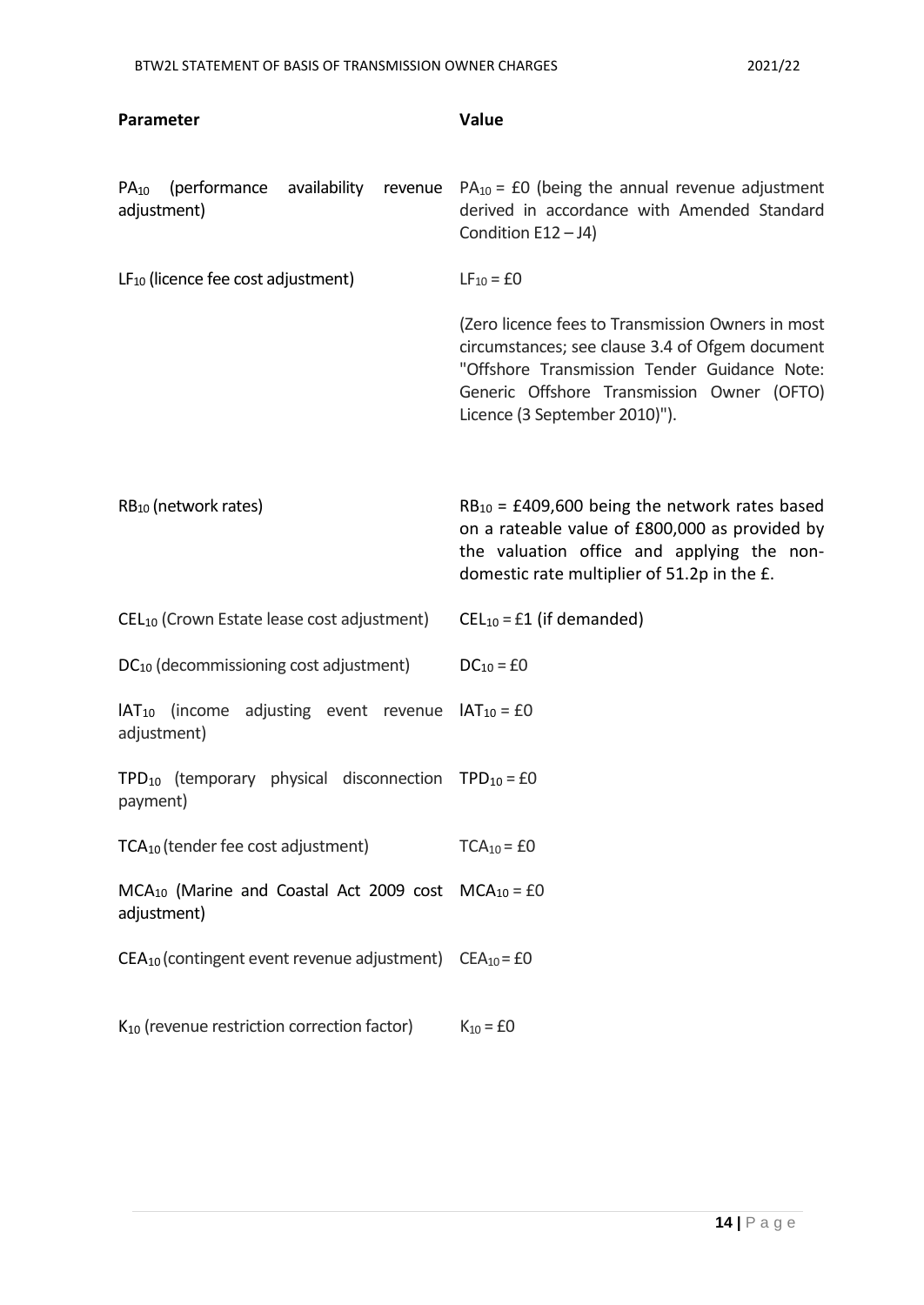### **APPENDIX 2**

# **Application fees**

| <b>Connection or modification size</b> | <b>Application fee</b>                                   |
|----------------------------------------|----------------------------------------------------------|
| $ 0-10$ MW                             | £129k                                                    |
| 10-100 MW                              | £156k                                                    |
| $\geq$ 100 MW                          | To be determined in the event of such an<br>application. |

All application fees are subject to VAT at the prevailing rate.